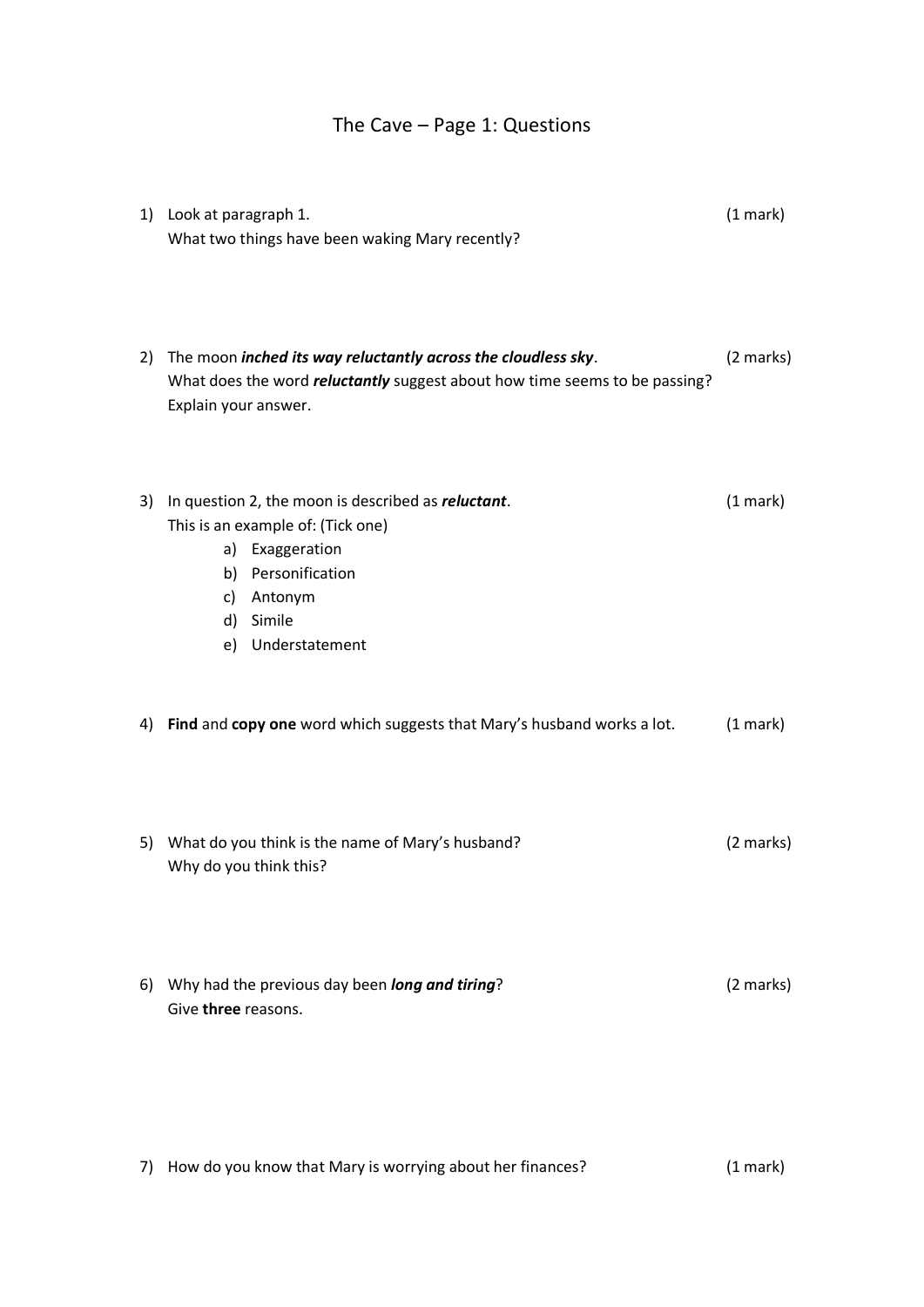|  | 8) From whom does Mary usually ask for advice when things go wrong? | $(1$ mark $)$ |
|--|---------------------------------------------------------------------|---------------|
|--|---------------------------------------------------------------------|---------------|

- 9) Why was Mary's sister away from home? (Tick one)
	- a. She was on holiday.
	- b. She was looking to purchase some French wine from a dealer.
	- c. She had taken a wrong turning off the M25.
	- d. She was seeing a heart specialist in a hospital.
	- e. She was looking for a new puppy from a rescue centre.
	- f. She was on a lecture tour of the south east of England.

| 10) Look at the third paragraph which begins: As she awoke | $(1 \text{ mark})$ |
|------------------------------------------------------------|--------------------|
| What scratched Mary's cheek?                               |                    |

| 11) Mary realised she was not in her bedroom and became wide awake. | $(1$ mark) |
|---------------------------------------------------------------------|------------|
| How do you know that she could not see very well at this moment?    |            |

- 12) After she hit her head, Mary looked for a landmark in the darkness. (1 mark) In what direction did she move?
- 13) Choose the word which best describes how Mary moved through the cave. (1 mark) Tick one:
	- a. Enthusiastically
	- b. Eagerly
	- c. Warily
	- d. Sulkily
	- e. Excitedly